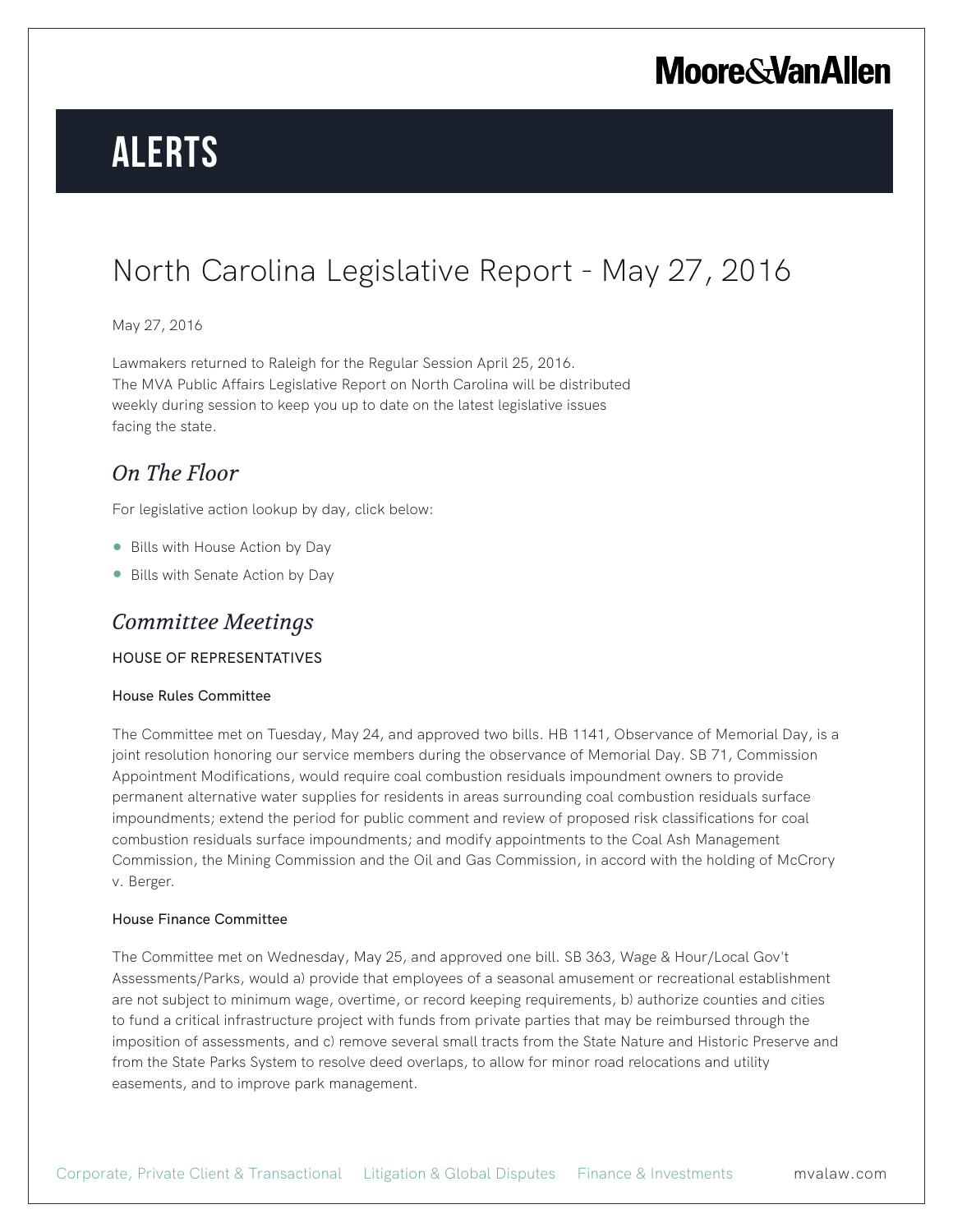### North Carolina Legislative Report - May 27, 2016

#### House Education Committee - K-12

The Committee met on Wednesday, May 25, and approved one bill. HB 1080, Achievement School District, seeks to establish the Achievement School District, as recommended by the House Select Committee on Achievement School Districts.

#### House Appropriations Committee

The Committee met on Wednesday, May 25, and approved two bills - SB 71, Commission Appointment Modifications, and HB 1050, DOT/No Discrimination Against Motorcyclists. HB 1050 seeks to prohibit the DOT from discriminating against motorcyclists when taking certain actions.

#### House Health Committee

The Committee met on Wednesday, May 25, and approved two bills. SB 838, Medicaid Transformation Modifications, would require additional reporting on the status of Medicaid transformation planning and implementation and would make modifications proposed by the Department of Health and Human Services (DHHS) to the 2015 Medicaid Transformation session law. SB 734, Statewide Standing Order/Opioid Antagonist, would amend the law on drug-related overdose treatment to authorize the State Health Director to issue a statewide standing order for an opioid antagonist allowing the overdose treatment drug to be more readily accessible.

#### SENATE

#### Senate Finance Committee

The Committee met twice this week - on Tuesday, May 24, and Wednesday, May 25. On Tuesday, the Committee approved four bills. SB 575, NC/SC Original Border Confirmation, would address several legal and tax issues related to the reestablishment of the original boundary line existing between North Carolina and South Carolina. The bill would not change the boundary line. SB 739, Town of Rolesville/Annexation, would add certain property, including the right-of-way of the Rolesville Bypass, to the Town of Rolesville. SB 774, Village of Marvin/Deannexation, would deannex certain property from the Village of Marvin. HB 1023, Municipal Service Districts/Statutory Changes, would require additional accounting of certain contractors of cities with respect to municipal service districts, require that an ordinance to establish a municipal service district be adopted at two separate meetings of the city council, and establish a process by which property owners may petition for creation or reduction of a municipal service district.

On Wednesday, the Committee held discussions on SB 869, Market-Based Sourcing, but did not take a vote on the bill. The bill would change the manner in which receipts are sourced in determining the apportionment factor for multistate corporations for income and franchise tax purposes.

#### Senate Education/Higher Education Committee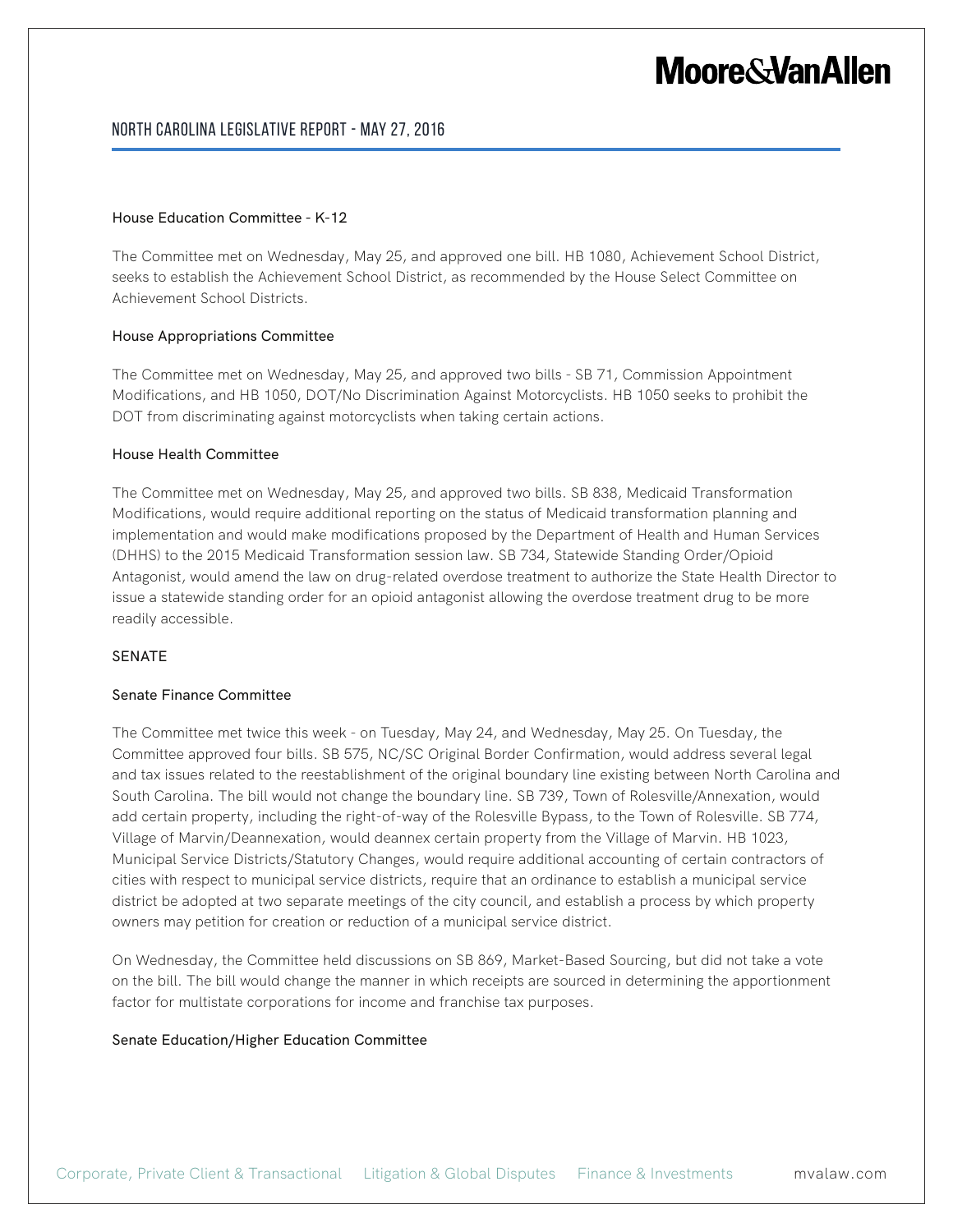## North Carolina Legislative Report - May 27, 2016

The Committee met on Tuesday, May 24, and approved two bills. HB 632, Student Online Protection Act, seeks to protect student online privacy. SB 867, Protect Students in Schools, would require criminal background checks for teacher licensure and school personnel employment.

#### Senate Agriculture/Environment/Natural Resources Committee

The Committee met on Wednesday, May 25, and approved one bill. SB 770, NC Farm Act of 2016, seeks to provide further regulatory relief to the agricultural community.

#### Senate Education/Higher Education Committee

The Committee met on Wednesday, May 25, and approved one bill. SB 873, Access to Affordable College Education Act, seeks to implement various policy changes designed to make public higher education more affordable in accordance with the state constitutional mandate that the benefits of public higher education, as far as practicable, be extended to the people of the state free of expense.

#### Senate Information Technology Committee

The Committee met on Wednesday, May 25, and approved two bills. SB 814, Designate State CIO as Secretary of Department, would allow the State Chief Information Office to also be referred to as Secretary of the Department of IT. SB 792, State IT Contracts/Contractor Liability, sets the limits of contractor liability under state information technology procurement contracts.

#### Senate Appropriations Committee

The Committee met on Wednesday, May 25, and approved one bill. SB 873, Access to Affordable College Ed. Act. The bill would provide for fixed tuition and fee options at each University of North Carolina (UNC) constituent institution; reduction of student fees at each UNC constitution institution; and reduced tuition at certain UNC constituent institutions. In addition, it would add a provision authorizing the Director of the Budget to increase the base budget of UNC by up to \$70,000,000 to cover the cost of lost tuition revenue from the reduced tuition at certain UNC constituent institutions. It would also direct the Board of Governors of The University of North Carolina (BOG) to evaluate the admissions cap on out-of-state students at certain UNC institutions. Finally, it would establish the Cheatham-White Scholarships at North Carolina A&T University and North Carolina Central University.

#### Senate Commerce Committee

The Committee met on Thursday, May 26, and approved one bill. HB 169, Regulatory Reduction Act of 2016, would amend a number of State laws related to business regulation; State and local government regulation; and agricultural, energy, environmental, and natural resources regulation.

# *In The News*

● Raleigh News & Observer: Senate Republicans propose big teacher pay hike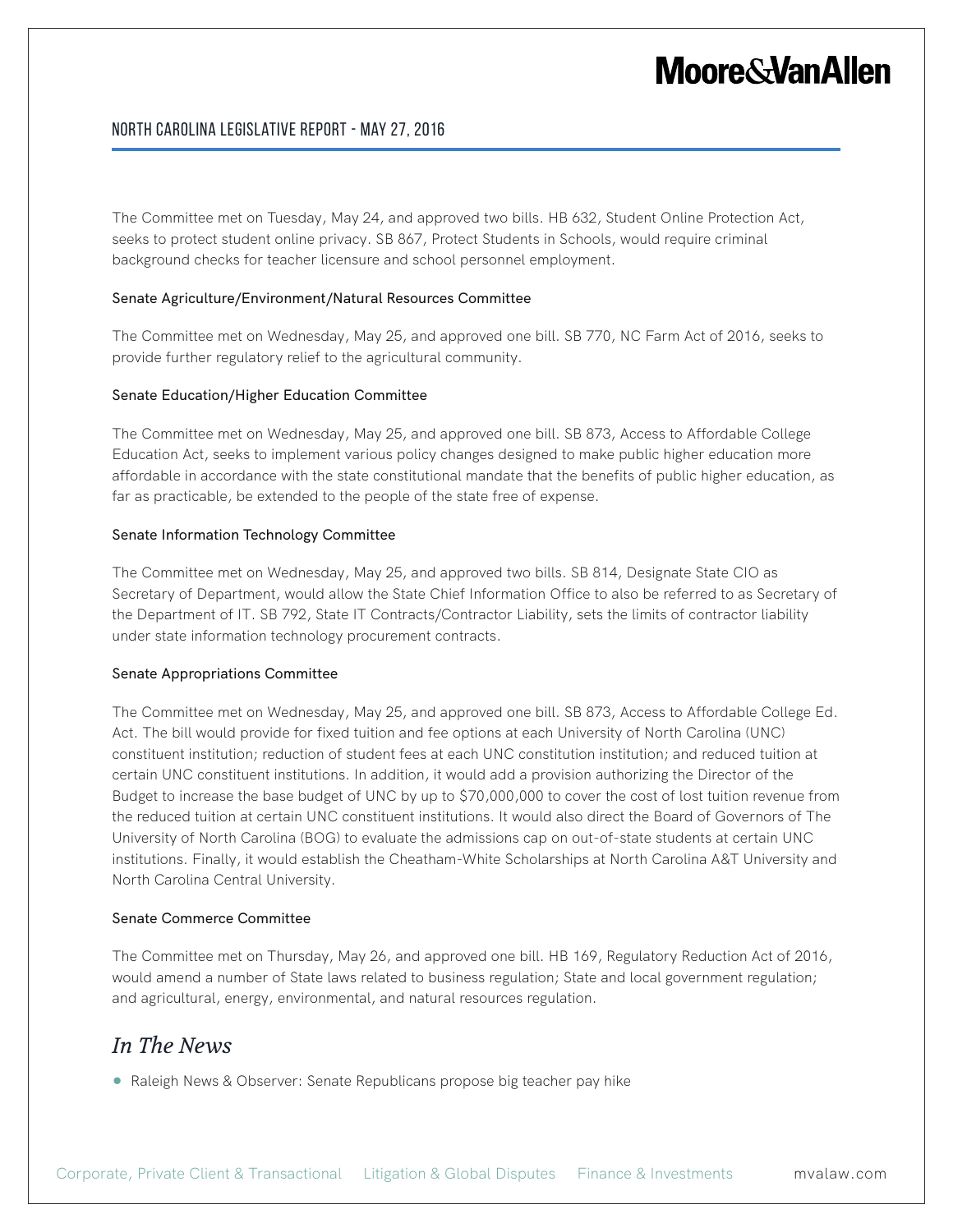### North Carolina Legislative Report - May 27, 2016

- WRAL: Coal ash bill on North Carolina legislative fast track slows
- Charlotte Observer: High-profile group forming to find a fix for HB2 impasse
- Raleigh News & Observer: N.C. rated toss-up in electoral college count
- Charlotte Business Journal: Charlotte Chamber addresses its approach for HB 2 action
- Raleigh News & Observer: North Carolina-South Carolina border could shift after years of debate

# *Legislative Calendar*

### Mon, May 30, 2016

5:00 PM

Session Convenes (House)

House

### Tue, May 31, 2016

9:00 AM

Session Convenes (Senate)

Senate

10:00 AM

Pensions and Retirement (House)

Admin. Changes Retirement System/Treasurer. (H1134) Retirement Credits for Peace Corps Service. (H1135) Treasurer's 2016 Investment Admin. Changes.-AB (H1137)

415 LOB

10:00 AM

Finance (Senate)

Moore County Local Sales Tax Use Restriction. (S727) Town of Proctorville/Sewer Fee Collections. (S733) Town of Bakersville/Town of Clyde/Deannex. (S852) Protect Students in Schools. (S867) Refine Sales & Use Tax on RMI. (S870) Sanford/Harnett OT. (S874)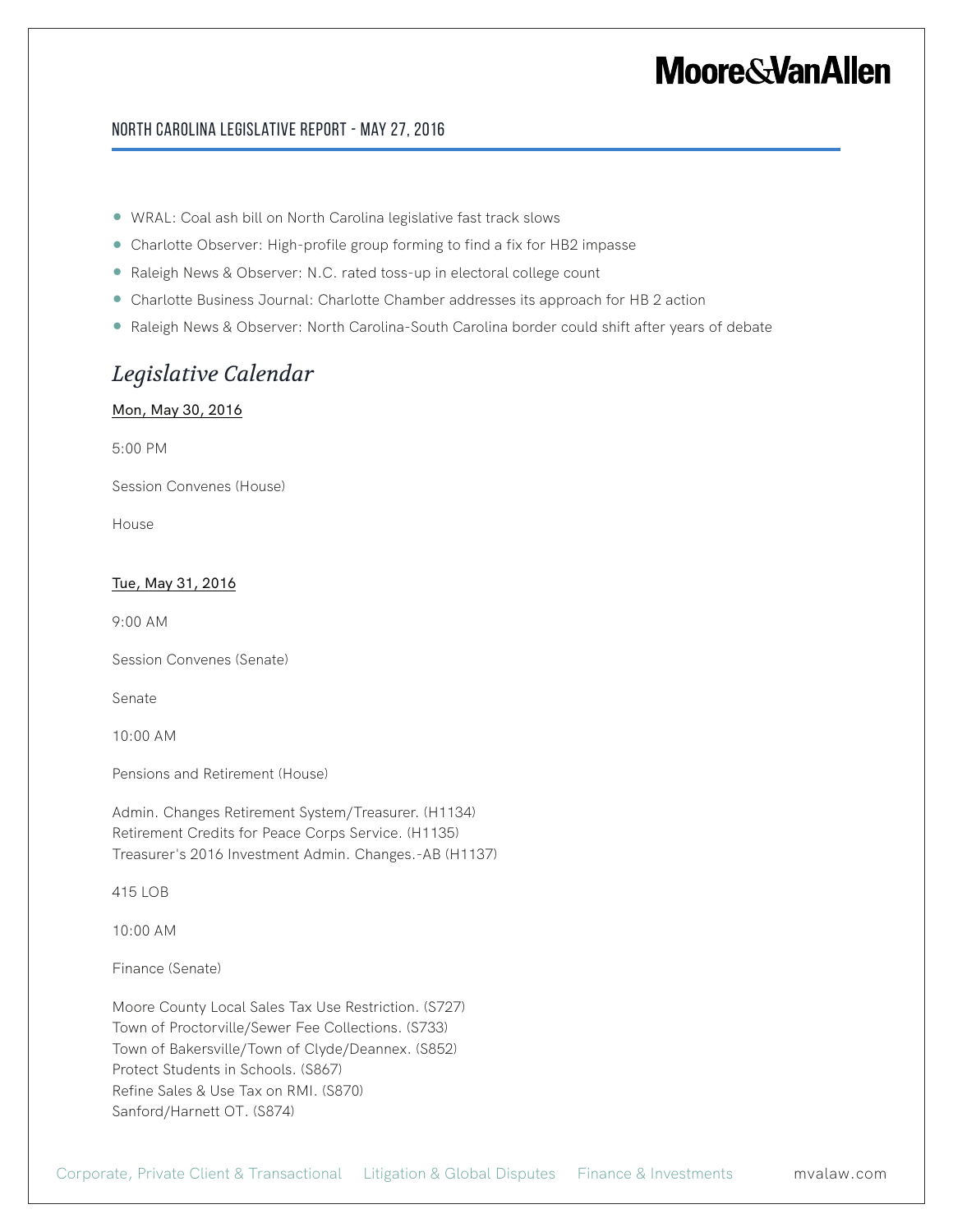## North Carolina Legislative Report - May 27, 2016

Town of Sunset Beach/Deannexation. (S875) Sunset Beach/Parking Meter Proceeds. (H469)

643 LOB

11:00 AM

Commerce (Senate)

Property Insurance Rate-Making Reform. (H151)

1027/1128 LB

11:30 AM

Rep. Larry Hall - Press Conference (Date Change)

Press Room LB

4:00 PM

Select Committee on Nominations (Senate)

Agenda: to be determined

1027/1128 LB

4:00 PM

Senator McInnis Press Conference

Press Room LB

#### Wed, June 01, 2016

9:00 AM

Health (House)

643 LOB

11:00 AM

Rep. Larry Hall - Press Conference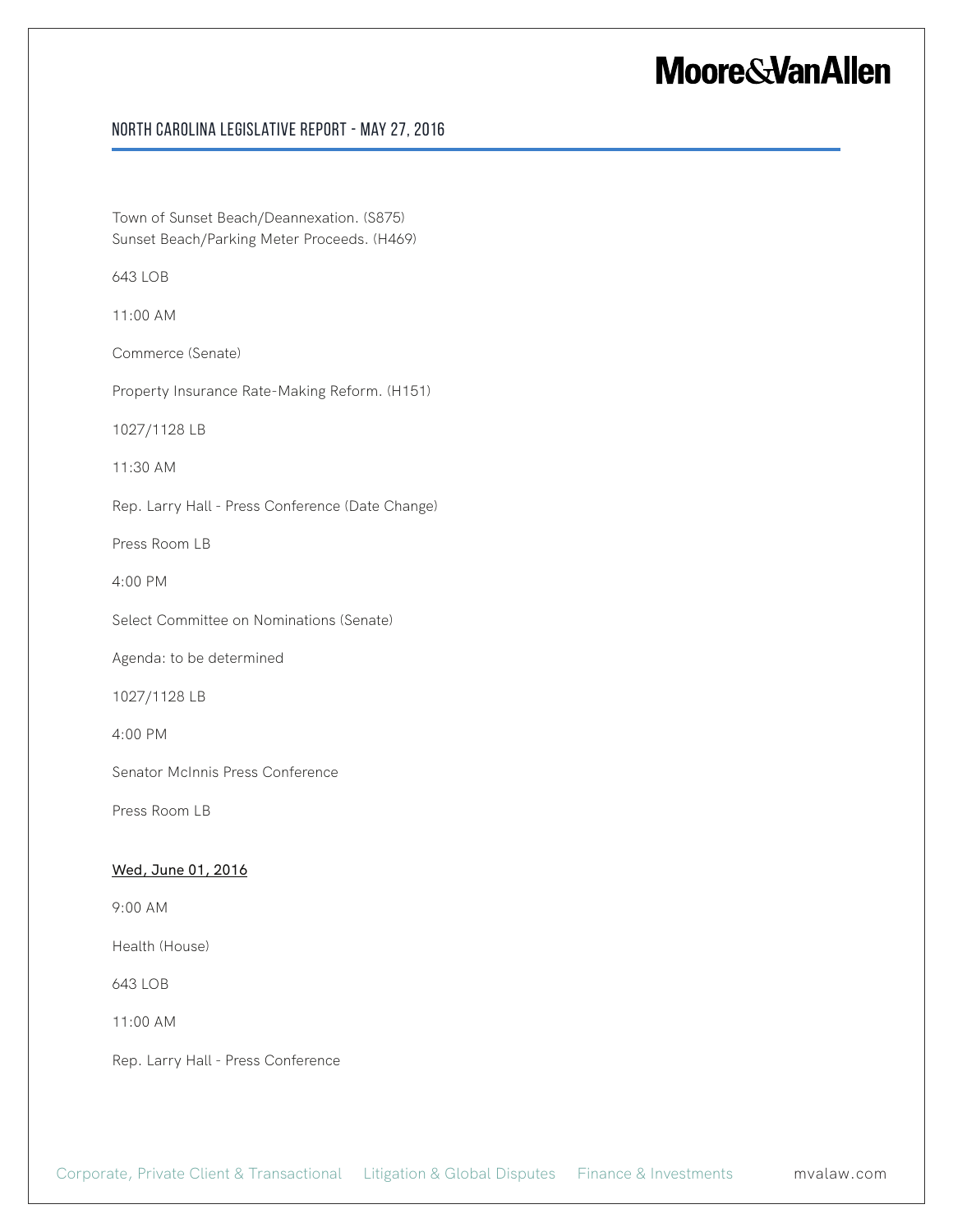## North Carolina Legislative Report - May 27, 2016

Press Room LB

12:00 PM

Rep. Harrison - Press Conference

Press Room LB

1:00 PM

Rep. Larry Hall - Press Conference

Press Room LB

#### Thu, June 02, 2016

10:30 AM

Rep. Harrison - Press Conference

Press Room LB

#### Tue, June 07, 2016

12:00 PM

State and Local Government -- CORRECTED (Senate)

Lincolnton Airport Authority/Contract Length. (H1037) Clay County Courthouse. (S795) Town of Fairmont/Utility Bill Collections. (S876) Union County School Funding. (S881) Chadbourn Charter/Town Appointments. (S883)

1027/1128 LB

### Wed, June 08, 2016

11:00 AM

Rep. Stevens - Press Conference